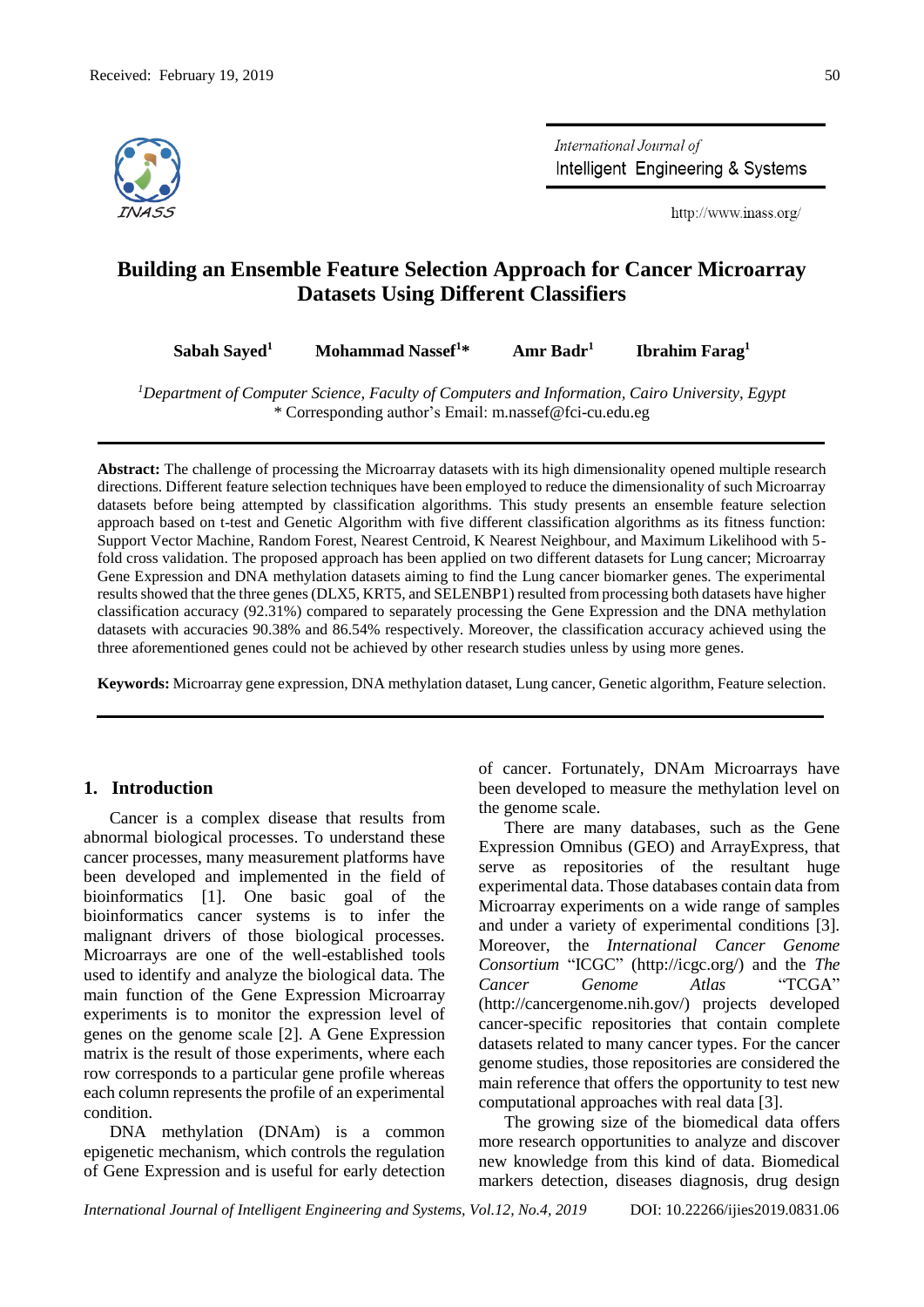and classification of high-dimensional data are some of these research trends. Additionally, the high dimensionality is one of the main challenges in this biomedical data. More specific, a dataset consists of a small number of observations but with a large number of features that might be uninformative because they are either irrelevant or redundant [4]. In addition, the noise and variability of data add more complications.

From the large number of genes in Microarray Gene Expression dataset, only a small number of genes strongly correlate to the targeted disease. Many studies suggested that a small number of genes could form sufficient markers for a specific disease [5, 6]. Those few genes are usually called biomarker genes. Using only the biomarker genes in the classification phase not only reduces the computational effort but also increases the classification accuracy. A biomarker problem can be defined as selecting an effective and more representative gene subset. That being said, applying Feature Selection (FS) techniques in bioinformatics has become an important prerequisite step for model building. That's because most of the classification techniques were not designed to deal with huge number of irrelevant features. So, running them after FS techniques results in more efficient solutions [7].

Feature selection refers to selecting the most relevant features from the original feature space [4]. There are many FS techniques that differ in how each technique deals with the feature space to form a feature subset. In the classification problem context, these techniques can be divided into three categories: filter, wrapper, and embedded. The three categories differ in the way of combination between the feature selection search and the construction of the classification model. For more details about feature selection, the reader can refer to [7].

Obtaining a universally optimal feature subset requires using more than one FS technique [8]. For that, an ensemble FS approach runs different FS techniques where each technique produces a separate feature subset. Then, the ensemble FS approach combines the resulting feature subsets to form a final feature subset as its outcome. Ensemble FS approaches differ from each other in how they combine features. They may use averaging over multiple separate feature subsets [5, 9] that result from performing different runs of the same technique (for example, Genetic Algorithm) to assess the importance of each feature [10, 11], and using a collection of decision trees as random forest to assess the relevance of each feature [12, 13]. Ensemble FS approaches improve the robustness, stability, and generality but they require additional computations.

The development of ensemble frameworks is a promising trend for improving the gene selection problem and the feature selection process in general because their flexibility and efficiency in dealing with high dimensional data [14].

*Genetic Algorithm* (GA) is one of evolutionary algorithms motivated by the biological theory of evolution and inspired by John Holland during the 1970s [15]. A GA implements the natural selection process by producing sets of solutions (population), each one called chromosome and represents a candidate solution for the underlying problem. The chromosome contains a group of features (genes). GA repeatedly produces solutions, calculates their fitness and terminates when the predetermined stopping criteria is met. The implementation of a GA is characterized by the fitness function and the genetic operators. The *fitness function* is used to assign a probability to all chromosomes in the population. This probability reflects the goodness of that chromosome and controls the reproduction process for the next generation.

The *genetic operators* are important to investigate the entire search space and to avoid the local minima. Crossover and mutation are the most popular operators. Crossover is used to swap genes between two randomly chosen chromosomes in one generation, producing two new chromosomes for the next generation. Crossover can be performed at single or multiple crossover points between chromosomes. It can be performed regardless the type of chromosome representation (binary or floating-point) [16]. A mutation means randomly flipping one or more gene in a chromosome according to a predetermined probability. The mutation process guarantees investigating all the search space of the underlying problem by altering gene values and so causing variations in the resultant solutions. There are many types of mutation; Binary Encoding mutation, Value Encoding mutation and Permutation Encoding mutation [17]. Elitism is a GA operator which allows keeping chromosomes with high fitness values to the next generation. A predefined probability is required to implement the elitism for number of generations.

*Support Vector Machine* (SVM) is a supervised classification algorithm developed by Cortes & Vapnik [18]. SVM was originally presented for binary classification problems, after that several modifications of SVM have been proposed to deal with multiclass problems. SVM generates a high dimensional feature space based on the attributes of features in the original data. Then, it tries to define a hyperplane or boundary to divide the feature space into different parts where each part represents the data points of one class [19].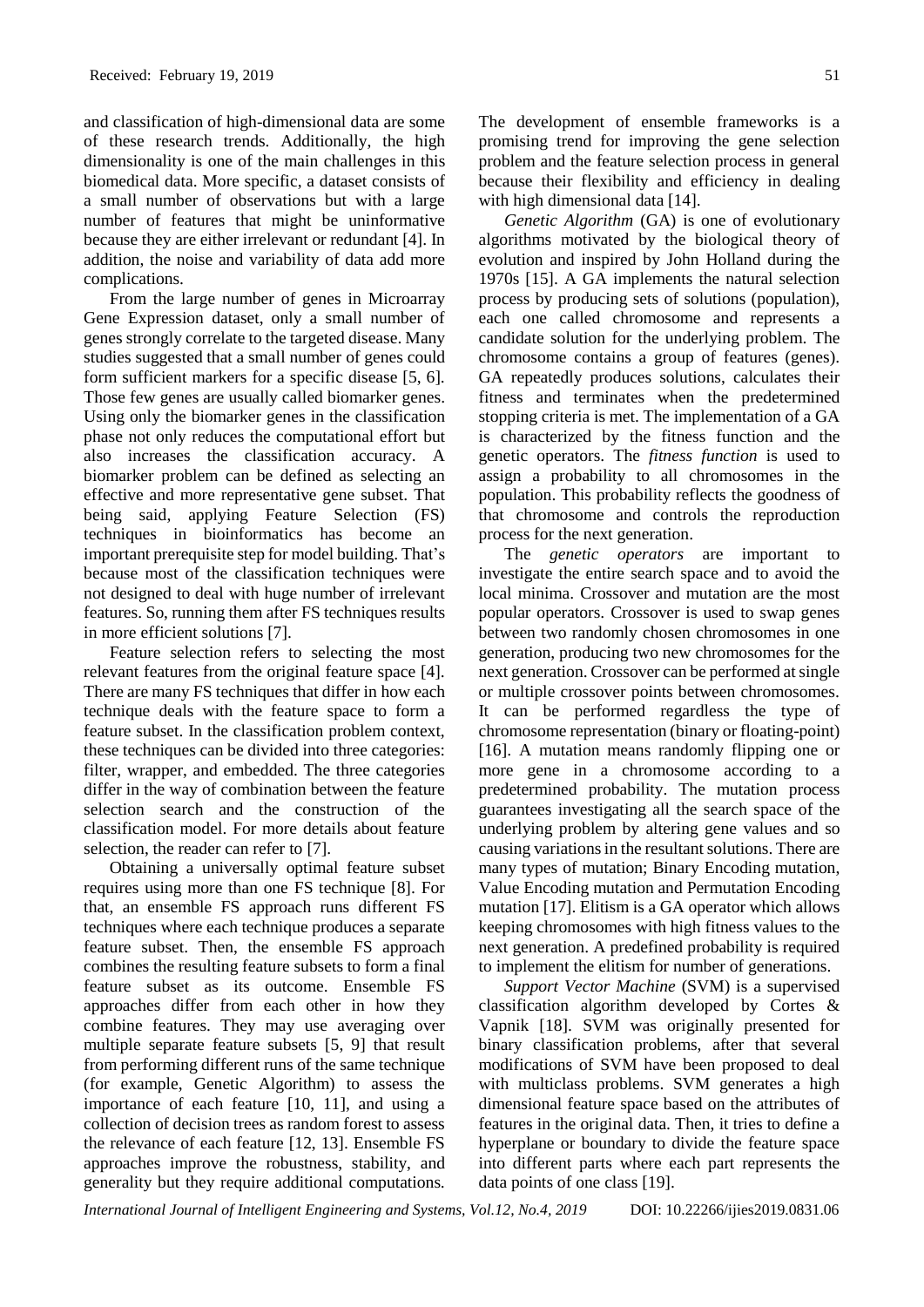The *Maximum Likelihood* (MLHD) algorithm finds the parameters' values for a given statistic that make the known likelihood distribution a maximum. MLHD has fundamental importance in the theory of inference and it is a basis of many other techniques in statistics [20]. The likelihood for a set of data is the probability of obtaining that particular set of data, given the chosen probability distribution model. The values of the model parameters that maximize the sample likelihood are called the Maximum Likelihood Estimates.

The *K Nearest Neighbour* (KNN) algorithm is considered from the simplest and most commonly used algorithm for classification, estimation and prediction. In KNN, to classify a new sample, find its K nearest neighbours from the dataset. The key is how to calculate the distance and how to choose the features to be used in the calculations. It is assumed that all features have the same impact on the distance. The most commonly used distance measurements are Euclidean Distance, Minkowski Distance and Mahalanobis Distance [21].

The *Nearest Centroid* (Nearcent) classifier is one of the simplest and powerful classifiers. It has been shown to perform well with Gene Expression Microarrays [22]. The centroid for a set of samples is the mean or median value of features in these samples. Nearcent simply classifies an unknown sample to the class with training samples whose mean (centroid) is closest to this sample. So the nearest centroid for an unknown sample is the centroid with the minimum Euclidean distance.

*Random Forest* (RF) [23] is a predictive model which is based on the classification trees. It uses an ensemble of decision trees to build a classification rule. By considering all trees in the forest, the final prediction is done by using a maximum vote scheme.

Various research studies have been attempted to apply different feature selection techniques over Microarray data with various goals. Using five-fold cross-validation, Abusamra [4] compared the classification performance of different feature selection and classification methods on the Gene Expression data of Glioma. Multiple feature selection methods have been used with three classification algorithms; SVM, KNN, and RF. By using only Gene Expression datasets, the results showed that combining FS methods with classification algorithms improved the classification accuracy by using fewer genes. Because of the relatively low resultant accuracies, Abusamra concluded that it is better to work by wrapper methods that integrate feature selection and classification methods to select better features and to have higher accuracy.

An ensemble-based feature selection technique was proposed in [24] to classify the Lung cancer subtypes based on DNAm data only. This technique produces three feature subsets from three separate methods (*Multi-category Receiver Operating Characteristic* (Multi-ROC), RF, *Maximum Relevance and Minimum Redundancy* (mRMR)). It then runs the *Incremental Feature Selection* (IFS) using *multi-class support vector machines* (Multi-SVMs) over a subset of the features overlapped between these feature subsets. More specific, although the common features were 45 in total, they used just 16 features that resulted in accuracy 84% which would be improved in case of using all the 45 features.

In [25], a comparative study between GA with *Constructive Neural Networks* and the classical *Stepwise Forward Selection* (SFS) algorithm in predicting the cancer outcome is conducted. The *Welch t-test* filtering method is embedded into the two algorithms. Those two algorithms have been applied on six cancer Gene Expression datasets. The results showed that the accuracy of SFS has not been improved.

A research was conducted by Garcıa [26] to analyze the effect of high-dimensional data on the classification of Gene Expression datasets. The *Gain Ratio* and *ReliefF* were used as gene ranking methods with six classifiers on four Gene Expression Microarray datasets. The results showed that regardless of the used gene ranking algorithm and classifier, the highest classification performance was achieved by using very few genes. Garcıa also proved that SVM has superior performance in cancer classification problems.

A multi-stage feature selection (MSFS) approach was proposed in [27] to find the optimal CpG-sites from a Lung cancer DNAm dataset. The MSFS approach combined three different filter feature selection methods: *Fisher Criterion*, *t-test* and *Area Under ROC Curve* (AUC). Thereafter, it applied Genetic Algorithm as a wrapper feature selection with *SVM Recursive Feature Elimination* (SVM-RFE) as a fitness function. By using the IFS strategy, subsets of 24, 13 and 27 optimal CpG-sites have been selected as biomarkers for the Breast, Colon and Lung cancer datasets respectively. Although the results were promising, the processing overhead of MSFS was enormous mainly because of the clustering step that MSFS begins with. This is in addition to using considerable CPG-sites in the classification process.

A Nested Genetic Algorithm (NestedGA) was proposed in [28] to define the biomarker gene subset by utilizing two types of data; Microarray Gene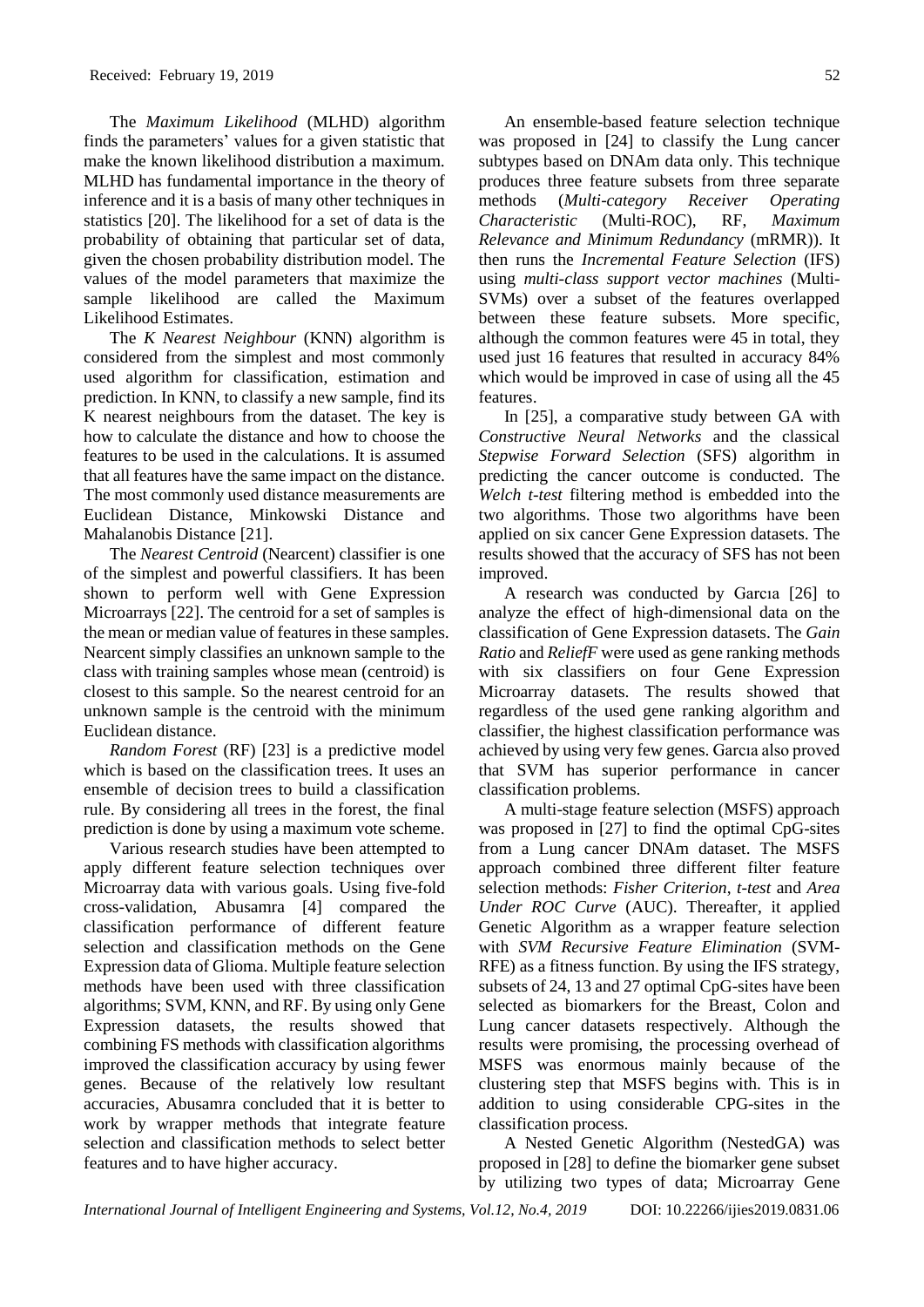Expression data and DNAm data. NestedGA consisted of two Genetic Algorithms (GAs); *outerGA* with SVM fitness function and *innerGA* with *Neural Network* fitness. The *t-test* filter method has been used as a preprocessing step before running the NestedGA as a wrapper feature selection method. NestedGA was applied on Colon cancer data with the aim to reach a gene subset representing the biomarkers for Colon cancer. NestedGA was also used to differentiate between the Lung cancer subtypes. The results showed that NestedGA noticeably outperformed InnerGA and OuterGA. Although the results of NestedGA are interesting, it suffers from huge processing overhead that cannot be avoided by parallelization due to the dependency between the nested GAs.

Except NestedGA, the aforementioned research studies targeted only one type of Microarray data (either Gene Expression or DNAm data), neglecting the biological relationship between those types of data in getting robust biomarkers. In addition, these studies generally have low accuracies and a considerable number of selected features that need more scientific validation.

This study aims to overcome the aforementioned shortcomings by constructing an ensemble feature selection approach to determine biomarkers for cancer diagnosis by utilizing two different types of Microarray data; Gene Expression data and DNAm data. Experimentally, the approach has been applied on Lung cancer datasets to differentiate between the lung cancer subtypes. The proposed approach combines filter and wrapper feature selection techniques. The *t-test* is used as filter feature selection technique, whereas, GA is used as wrapper feature selection technique with five different algorithms (KNN, MLHD, SVM, Nearcent, RF) as its fitness function. At last, IFS is applied individually on the five GAs to result in five different feature subsets. The resultant feature subsets are combined, and ranks are assigned for the features to produce a feature pool by using feature pool generation technique. The aforementioned steps are applied on Gene Expression data and DNAm datasets resulting in Gene pool and CpG-site pool respectively. The mapping between the Gene Expression data and DNAm data is used to obtain the genes related to all the CpG-sites in the CpG-site pool forming a new mapped gene pool. Finally, the common genes from the two gene pools are used in classifying the Lung cancer subtypes.

The rest of this paper is organized as follows. Section 2 describes in detail the used datasets and the main components and steps of the proposed approach.

| Table 1. Lung cancer dataset description |                                                                                                          |                                                                                                 |  |
|------------------------------------------|----------------------------------------------------------------------------------------------------------|-------------------------------------------------------------------------------------------------|--|
| <b>Dataset</b>                           | <b>DNA Methylation</b><br>Gene                                                                           |                                                                                                 |  |
| <b>Type</b>                              | <b>Expression data</b>                                                                                   | data                                                                                            |  |
| <b>Dataset</b><br><b>Variables</b>       | 17,813 genes                                                                                             | 27,578 CpG-sites                                                                                |  |
| <b>Dataset</b><br><b>Function</b>        | $\bullet$ 66 samples for 5-<br>fold cross<br>validation training<br>$\bullet$ 122 samples for<br>testing | • 300 samples for<br>5-fold cross<br>validation training<br>$\bullet$ 11 samples for<br>testing |  |
| Sample<br>Type                           | $\bullet$ LUAD: 33<br>samples<br>$\bullet$ LUSC: 155<br>samples                                          | $\bullet$ LUAD: 151<br>samples<br>$\bullet$ LUSC: 160<br>samples                                |  |

In section 3, the experiments with their results are stated and discussed. Finally, section 4 concludes the paper.

# **2. Materials and methods**

## **2.1 Datasets**

The results presented in the next section are based on a Lung cancer Gene Expression dataset downloaded from The Cancer Genome Atlas (TCGA) https://tcga-data.nci.nih.gov/tcga/ and a TCGA DNAm dataset based on the Illumina IHM27k platform. These Lung cancer datasets contain two different cancer subtypes; LUAD and LUSC. Table 1 shows more details of the used datasets.

# **2.2 The proposed approach**

Fig. 1 shows the pipeline of the proposed approach. First, the data is preprocessed before applying feature selection. After that, feature filtering is applied using *t-test* to select a subset of the top ranked features. The filtered feature subset is then fed as an input to the five GAs with different fitness functions (MLHD, RF, KNN, Nearcent, and SVM). By running each GA N times, the features resulting from the N runs are ranked in descending order based on their frequency. Next, the top-ranked features are incrementally accumulated producing incremental subsets of features that are ready for evaluation using classification. Eventually, the five different GAs result in five different feature subsets that are combined by removing the redundant features to generate a ranked feature pool. This pipeline is applied separately on both the Gene Expression and the DNAm datasets. So, the input features for the pipeline in Fig. 1 are either genes that result in a ranked Gene Pool, or CpG-sites that result in a ranked CpG-site Pool.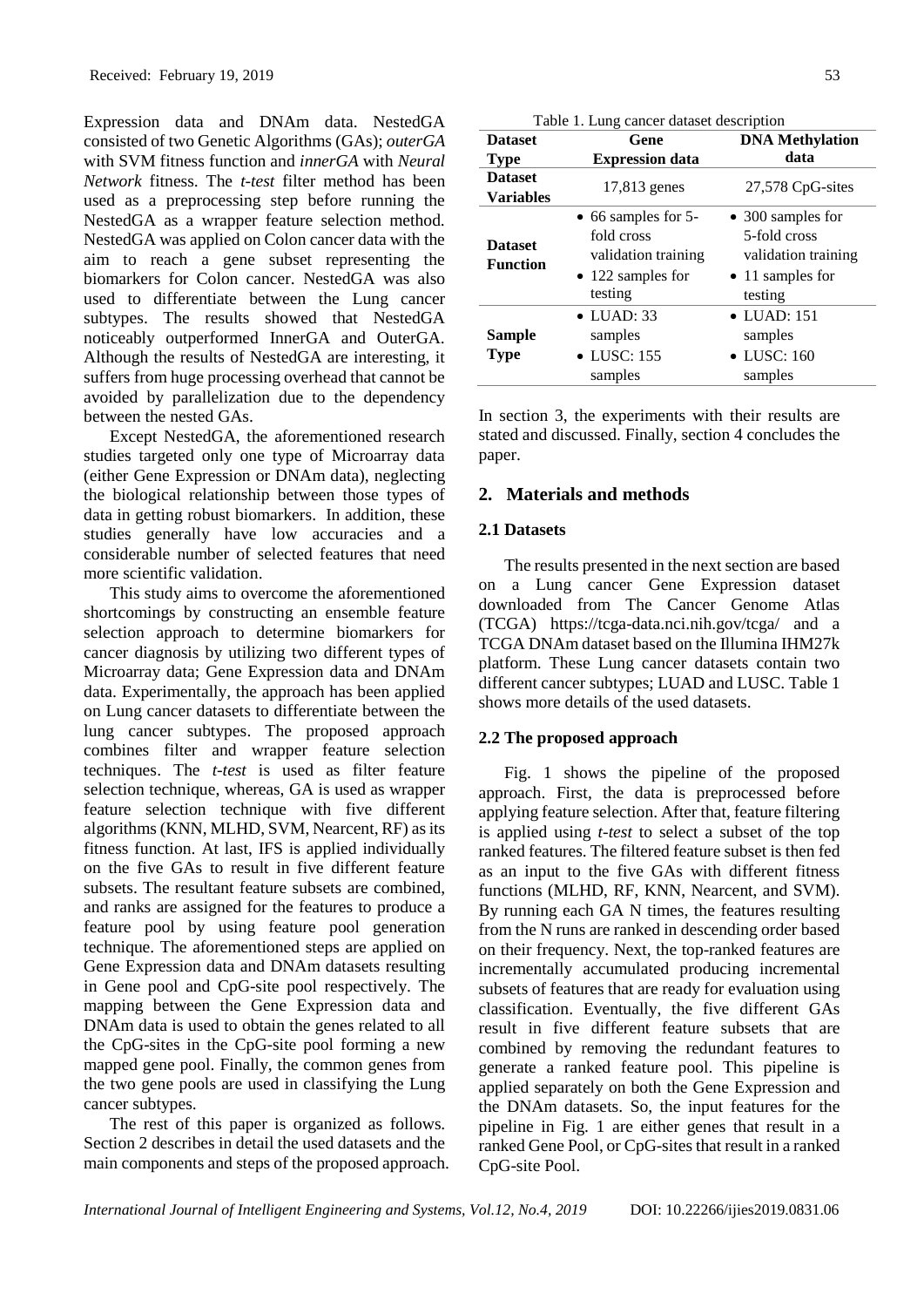Using the annotation data that annotates genes to CpG-sites is important to combine the ranked Gene pool and the ranked CpG-site Pool. Initially, genes are mapped to CpG-sites by using the *minfi* and *IlluminaHumanMethylation27kanno:ilmn12:hg19* R packages. Each gene can be mapped to *h (h = 0 : 50)* CpG-sites. After that, an annotation table is built to maintain the reverse relationship so that CpG-sites in the ranked CpG-site Pool can be mapped to their corresponding genes forming another Gene Pool. Finally, the intersection between the two Gene Pools is obtained as shown in Fig. 2.

## **2.2.1. The preprocessing step**

In the Gene Expression dataset, genes that have missing values are removed which result in decreasing the genes from  $17,813$  to  $17,504$ . Similarly, for the DNAm dataset, CpG-sites decreased from 27,578 to 24,396.

# **2.2.2. Filter feature selection**

Within the huge Gene Expression data, there are hundreds of genes that are redundant or irrelevant to the diagnosis of the targeted disease. So, it is important to reduce the number of genes in order to get good accuracy by the classification process. The *Student's t-test* is one of the most successful filter feature selection methods in terms of the quality of the ranked features [29]. The *Student's t-test* is applied on the two datasets using the *t.test()* R function as follows:

- 1. Divide samples into two classes; normal and tumour.
- 2. Calculate *p*-value for each feature reflecting how this feature is effective in separating classes.
- 3. Sort all the features according to their *p*-value ascending.
- 4. Select the best features (with lowest *p*-value).

For the Gene Expression dataset, the first 3,000 gene are selected, whereas, in the DNAm dataset the first 10,000 CpG-sites are selected.

## **2.2.3. Wrapper feature selection (GA)**

A simple GA starts with initializing a population and running multiple iterations. Each iteration consists of some steps, which are known as GA operators (selection, crossover and mutation). At the end of each iteration, a new generation is created to be entered to the next iteration. The algorithm terminates when reaching the maximum number of iterations or finding the best solution. The flowchart of the GA algorithm is depicted in Fig. 3.

## **GA Chromosome Structure:**

A chromosome *ch* with *n* features is represented as  $ch = (g_1, g_2, \ldots, g_n)$ . These *n* features are randomly selected from the reduced feature set *F* produced from the previous stage. Each feature  $g_i$  is represented as an integer value that refers to the index of this feature in *F*. The chromosome structure is shown in Fig. 4.

The Steps of GA are as follow:

- 1. Initialize the GA initial population  $p_i$  with  $Y$ chromosomes each contains *y* feature selected from the filtered features (*F*) produced from the previous stage. Each chromosome is represented as an array of *y* indices that refer to the selected features. In first iteration the chromosomes are randomly initialized. For iteration  $i$  ( $i = 2, \ldots,$  *maxIter*), the chromosomes are initialized by using the best chromosomes from previous iteration *i-1*.
- 2. Calculate the fitness value  $f_i$  for each chromosome in the current generation using the determined fitness function.
- 3. Check if the termination conditions have been reached. The algorithm terminates with two conditions; reaching a solution with a predefined fitness value or reaching a predetermined number of iterations. In this case the algorithm outputs the best solution (subset of features) which is the chromosome with the highest fitness value in the current generation. Otherwise continue with the following steps.
- 4. To improve the performance, the best chromosomes in the current generation are selected to be persisted in the next generation with no change (elitism mechanism). To avoid trapping in local peaks, elitism is chosen to be performed for 9 consecutive generations and to be cancelled for the 10*th* generation, this is repeated for all generations.
- 5. Apply Roulette Wheel Selection [30] to select subset *W* for crossover with length *lc*. Steps of selection are as the following:
	- (a) Generate random number *r* between 0 and sum of fitness values.
	- (b) For each chromosome in the current generation, check if the chromosome's fitness is less than *r* then pick this chromosome to be in *W* and return to step a. Otherwise, check another chromosome.
	- (c) Repeat steps *a* and *b* till  $l_c$  chromosomes are selected.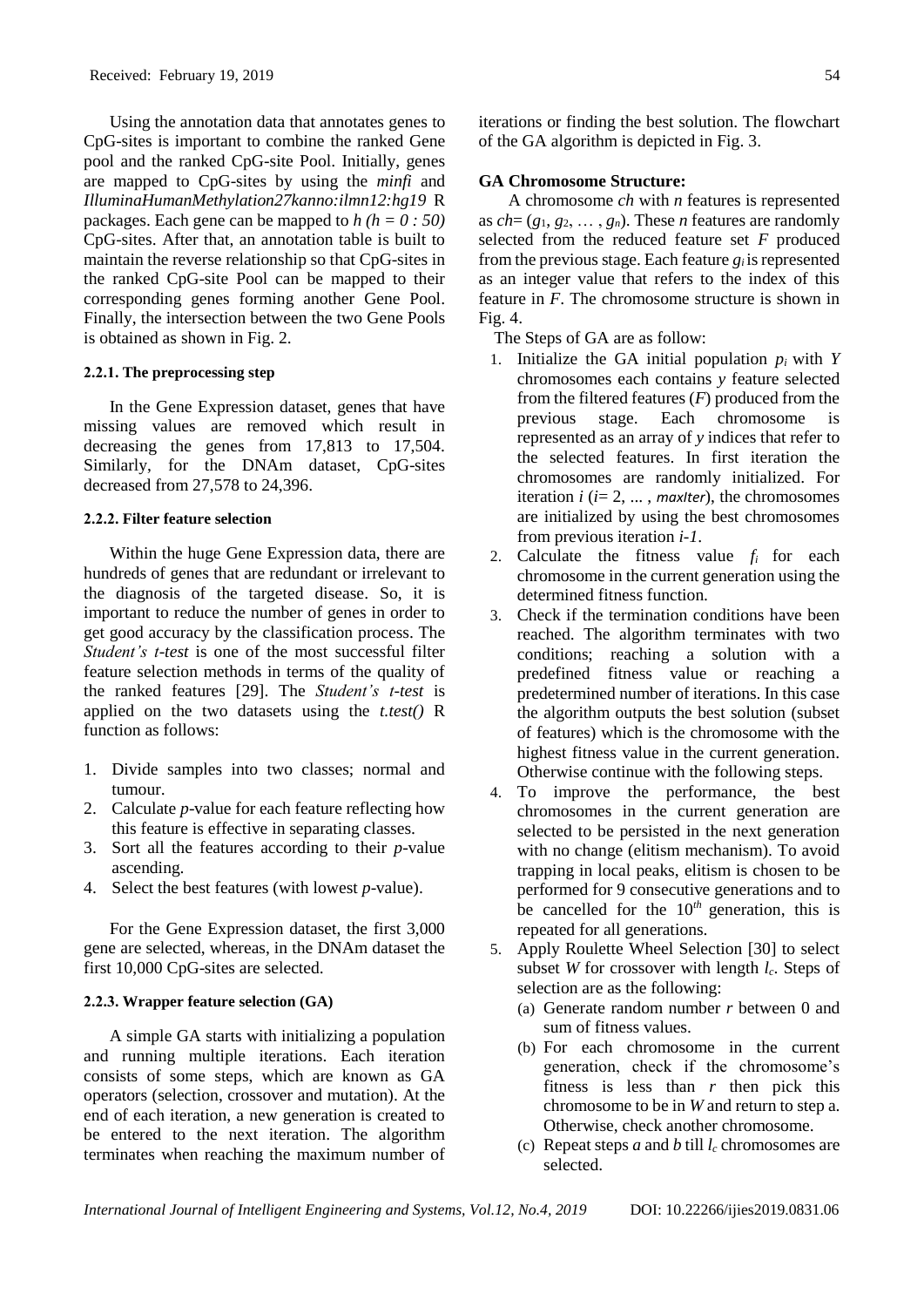

Figure. 1 Pipeline of the proposed approach



Figure. 2 Combining genes from CpG-site and Gene pools to get the intersecting genes.

- 6. Apply crossover by randomly selecting two parent chromosomes to create two new chromosomes. Crossover is applied as in Fig. 5.
- 7. Randomly select set of chromosomes with length  $l_m$  for mutation with mutation rate  $P_m$ . Perform a random single point mutation on these chromosomes by altering their genes values to ensure that a sufficient portion of the parameter space is explored.
- 8. Generate new generation from combining all chromosomes produced from the elitism, crossover, and mutation steps.
- 9. Replace old generation with the new one.
- 10. Repeat from step 2.



Figure. 4 Chromosome Structure. Each gene in the chromosome refers to an index of one feature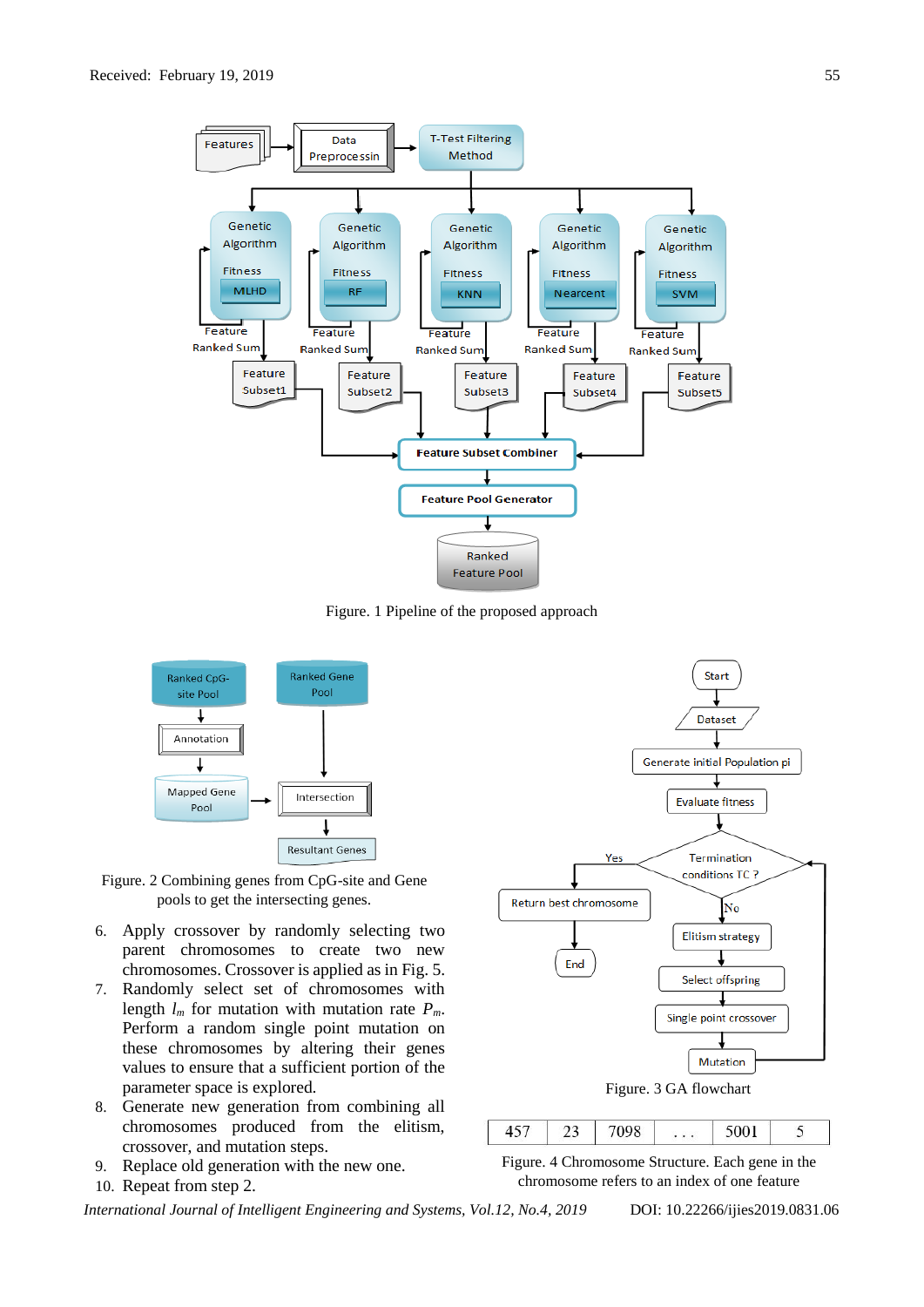

Figure. 5 The crossover mechanism

#### **2.2.4. Feature sum ranker**

In this step, *N* feature subsets are produced after running an individual GA N runs. The unique features are picked from those *N* subsets, and then sorted in descending order based on their cumulative frequencies over all the *N* subsets. The more frequent a feature, the higher its rank is.

#### **2.2.5. Feature subsets combiner**

A ranked features list *L* is Produced from the previous stage after repeatedly running an individual GA N runs. Next, IFS is applied to produce *S* feature subsets. The first feature subset is constructed from the first two top-ranked features. The remaining features are incrementally added one by one to produce new feature subsets. Each new subset is the same as its previous subset with a new feature added. Finally, *S* feature subsets are constructed where the *i th* feature subset is:  $sf_i = (f_1, f_2, \ldots, f_i)$  where  $(2 \le i \le S)$ . Applying the same process on the five different GAs results in five different feature subsets. Obtaining the intersected features between the five feature subsets is the second level of feature ranking.

#### **2.2.6. Feature pool generator**

Running the five different GAs in the previous step results in intersected feature lists. To generate a feature pool, four steps have been applied as follows:

- 1. Combine features from the intersected feature lists into a single list.
- 2. Remove the repetitions to produce the feature pool.

| <b>Parameter</b> | <b>Description</b>                        | Value  |
|------------------|-------------------------------------------|--------|
| F                | reduced features by <i>t-test</i> (genes, | 3,000  |
|                  | CpG-sites)                                | 10,000 |
| PSize            | number of chromosomes in the              | 40     |
|                  | population.                               |        |
| n                | number of genes in a                      | 30     |
|                  | chromosome for Gene pool,                 | 50     |
|                  | CPG-site pool                             |        |
| maxIter          | max number of iterations.                 | 100    |
| $P_c$            | probability of crossover.                 | 0.5    |
| $P_{m}$          | probability of mutation.                  | 0.1    |
| E                | elitism selected chromosomes.             | 1      |
| R                | number of GA runs.                        | 30     |
| G                | number of repeating GA runs.              | 10     |
| goalF            | required fitness value.                   | 90 %   |

Table 2. GA parameters and their description

3. For each feature in the feature pool, compute the cumulative frequency over all intersected lists of features from GAs.

4. Sort feature pool according to the feature cumulative frequency.

# **3. Results and discussion**

The steps of applying the proposed approach are as follows. Firstly, the CpG-sites and Microarray genes with missing data are eliminated. Then, the *ttest* filtering method is applied (subsection 2.2.2) resulting in *F* feature set of top ranked Microarray genes. Five GA with fitness functions MLHD, Nearcent, SVM, KNN, and RF are performed on *F*. For each GA, feature sum ranker mentioned in subsection 2.2.4 is performed to get the near-optimal feature subset. This step is repeated *G* times for each GA producing *G* feature subsets. After that, feature subsets combiner is applied on those *G* feature subsets producing one feature list for each GA as in subsection 2.2.5. Finally, feature pool generator generates one pool from feature lists of the five GA. Table 2 shows the parameter settings for the proposed approach.

The Lung cancer datasets mentioned in subsection 2.1 is attempted by the proposed approach in two experiments. One experiment is for generating a Gene pool utilizing the Gene Expression Microarray dataset and the second one is for generating a CPG-site pool utilizing the DNAm dataset. The summary of the results of the two experiments is shown in Table 3. A third experiment is performed to get the intersected list of genes from both Gene pool and CPG-site pool. An annotation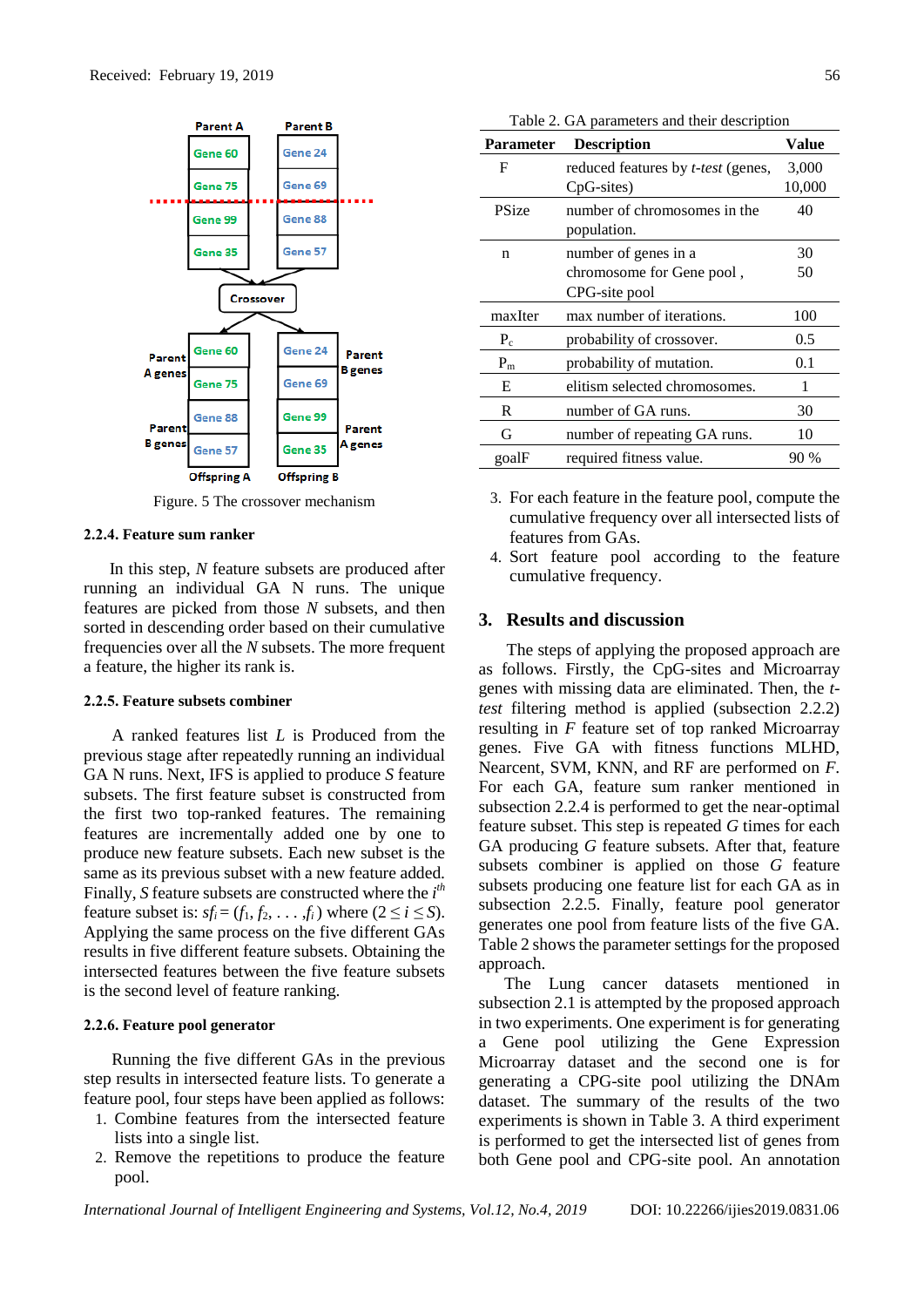| Pool<br><b>Type</b>  | Num of<br><b>Features</b>     | <b>Feature Frequency</b>                                                                                                                                                            |
|----------------------|-------------------------------|-------------------------------------------------------------------------------------------------------------------------------------------------------------------------------------|
| Gene<br>Pool         | 206<br>Genes                  | Genes with frequency $4 = 1$<br>Genes with frequency $3 = 1$<br>Genes with frequency $2 = 18$                                                                                       |
| CpG-<br>site<br>Pool | 194<br>$CpG-$<br><b>Sites</b> | Genes with frequency $1 = 186$<br>CpG-sites with frequency $4 = 2$<br>CpG-sites with frequency $3 = 4$<br>$CpG$ -sites with frequency $2=25$<br>$CpG$ -sites with frequency $1=163$ |

Table 3. Summary of Gene pool and CpG-site pool results

Table 4. The annotation of the three resultant genes to their corresponding CpG-sites according to HG19

| Gene<br>ID | Gene<br><b>Name</b> | Corresponding<br><b>CpG-sites</b>                                                                                                                                                                                                  |
|------------|---------------------|------------------------------------------------------------------------------------------------------------------------------------------------------------------------------------------------------------------------------------|
| 1749       | DI.X5               | cg00503840, cg01169726,<br>cg02101486, cg06537230,<br>cg06911084, cg08878323,<br>cg09150117, cg11500797,<br>cg11997899, cg12041387,<br>cg13344740, cg13462129,<br>cg16924616, cg18873386,<br>cg20080624, cg24115040,<br>cg27016494 |
| 33852      | KRT5                | cg04254916, cg23645091                                                                                                                                                                                                             |
| 8991       |                     | SELENBP1 cg18515587                                                                                                                                                                                                                |

step is required here to get the genes related to CpGsites where each gene can be mapped to  $h (h = 0:50)$ CpG-sites. CpG-sites are mapped to genes by using the *minfi* and the *IlluminaIlluminaHumanMethylation27kanno:ilmn12 :hg19* R packages. The list of genes resulted from intersection is shown in Table 4.

Table 5 shows the accuracy for classifying the two Lung cancer subtypes for the Gene Expression dataset. The accuracy has been calculated three times; first using only the three genes shown in Table 4 which are resulting from the third experiment, and the second time using genes in Gene pool that have high frequency (from 2 to 5 genes). The last accuracy was calculated using the genes related to CpG-sites in CpG-site pool that have high frequency (from 2 to 5 CpG-sites). As shown in the table, the accuracy obtained by using the three resultant genes is higher than using up to five genes from the Gene pool or the CpG-site pool individually.

To justify the effectiveness of the proposed approach, it has been compared to the two latest approaches proposed in [24] and [28] applied on the same datasets for Lung cancer Gene Expression and Table 5. The classification accuracies over the Gene Expression dataset using different gene subsets from different pools

| <b>Used</b><br><b>Genes</b>  | Num. of<br>genes | <b>Accuracy</b> |  |  |
|------------------------------|------------------|-----------------|--|--|
| Gene pool & CpG-site<br>pool | 3                | 0.9231          |  |  |
| Gene pool                    | 2                | 0.8654          |  |  |
| Gene pool                    | 3                | 0.9038          |  |  |
| Gene pool                    | 4                | 0.8654          |  |  |
| Gene pool                    | 5                | 0.9038          |  |  |
| CpG-site pool                | 2                | 0.8462          |  |  |
| CpG-site pool                | 3                | 0.8654          |  |  |
| CpG-site pool                | 4                | 0.9038          |  |  |
| CpG-site pool                | 5                | 0.8846          |  |  |



Figure. 6 The heatmap of the three genes intersecting between the Gene pool and the CPG-site pool

DNAm data. The accuracies are 92.31% for the proposed approach using 3 genes, 84.54% for the approach in [24] using 16 CpG-sites, and 87.60% for the NestedGA approach proposed in [28] using 3 genes. Moreover, the proposed approach is simple and fast compared to MSFS [27] and NestedGA [28] as it needs no complicated preprocessing steps.

As a step towards the validation of the resultant biomarkers, Fig. 6 depicts the heatmap generated for the three biomarkers genes (rows) with respect to the experimental samples (columns). It is clear from the heatmap that these three genes are cooperatively indicating high discrimination ability between the two Lung cancer subtypes samples. Gene *SELENBP1*  has the highest discrimination ability, whereas gene *DLX5* has the lowest one.

#### **3.1 Enrichment analysis**

The three resultant genes have been validated with respect to the results published in previous researches. More specific, *DLX5* is one of the family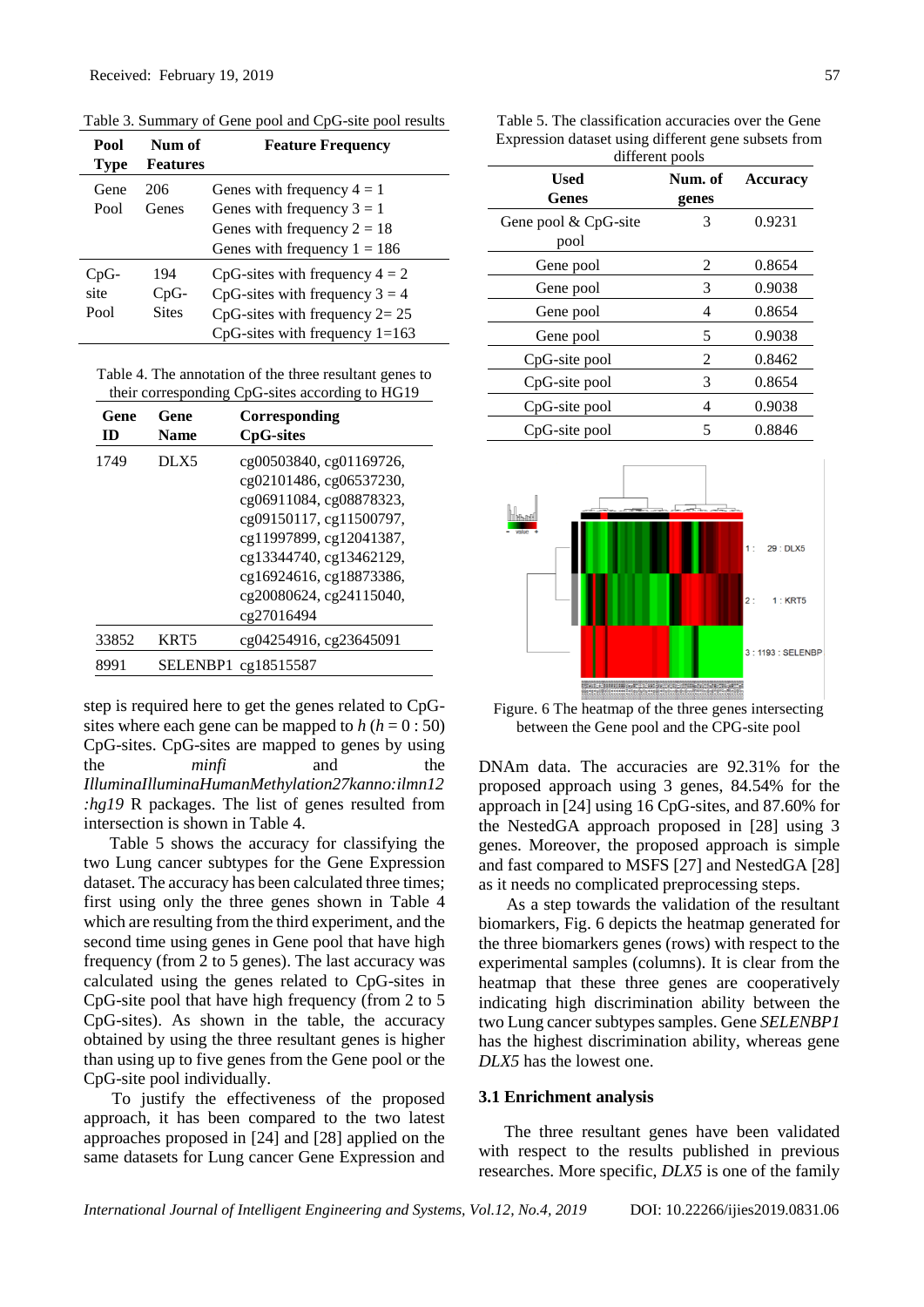of Distal-less (DLX) *homeobox* genes. There are six family members, namely DLX1 to DLX6, where each gene has the same biological function for different species [31]. The authors in [32] reported that ERβ, like EGR3 and DLX5, is a direct positive regulator of NOTCH1 expression in keratinocytes and keratinocyte-derived squamous cell carcinoma (SCC) cells. As a result, this molecule  $(ER\beta)$  is pointed to be a possible therapeutic target for differentiation therapy treatment of SCC.

According to [33] DLX plays an important role in tumour growth and progression because the deregulation of the DLX genes, including DLX5, was noticed in human solid tumours and hematologic malignancies. Moreover, DLX5 is reported to be an oncogene in Lymphomas and Lung cancers in [34, 35]. In Lung cancer cells, DLX5 overexpression is related to the tumour size and predictive of poor prognosis [36]. Furthermore, it is concluded in [37] that DLX5 is a target for the development of anticancer drugs and cancer vaccines, and it can act as a prognostic biomarker in clinic. In addition, DLX5 is considered a potential prognostic marker by [38-43].

In [44], *KRT5* is defined as one of the potential biomarkers for discriminating between LUAD and LUSC. More specific, KRT5 is suggested to have the highest diagnostic value for distinguishing between these two cancer types. KRT5 is also reported to be associated to Lung Cancer according to [45-49].

As shown in [50], the decreased *SELENBP1* is an early event in LUSC, and it can act as a novel potential biomarker for early detection of LUSC. Moreover, SELENBP1 is downregulated in many cancer types, such as Lung cancer according to [51- 54].

# **4. Conclusion**

In this study, an ensemble feature selection approach is introduced to find the biomarkers for classifying the Lung cancer subtypes using two different high dimensional datasets; Gene Expression and DNAm Microarray datasets. Five different feature selection techniques have been used as different fitness functions in five independent GAs. Then, the incremental feature selection strategy is applied to select the significant genes and CpG-sites resulting in Gene pool and CpG-site pool respectively. The resultant genes obtained by intersecting the Gene and CpG-site pools produced higher classification performance compared to using only genes from the Gene pool or CpG-sites from the CpG-site pool.

The main benefit of the proposed approach is to find the biomarker genes from two different types of cancer related data. The classification accuracy achieved by this study could not be achieved by other research studies unless by using more genes and higher computational complexity.

The resultant genes can be used to find more informative knowledge related to Lung cancer which can be utilized by future studies to discover more promising drugs. As a future work, the proposed approach can be applied on more than two types of data. Moreover, other optimization methods can be tried as a fitness function of Genetic Algorithm to get higher accuracies and other types of cancer can be treated.

# **References**

- [1] J. Gentle, W. Hardle, and Y. Mori, *Springer Handbooks of Computational Statistics*, 2010.
- [2] G. Whitworth, "An introduction to microarray data analysis and visualization", *Methods in Enzymology*, Vol.470, pp.19–50, 2010.
- [3] M. Vazquez, V. de la Torre, and A. Valencia, "Cancer genome analysis", *PLoS Computational Biology*, Vol.8, 2012.
- [4] H. Abusamra, "A comparative study of feature selection and classification methods for gene expression data of glioma", *Procedia Computer Science*, Vol.23, pp.5–14, 2013.
- [5] W. Li and Y. Yang, "How many genes are needed for a discriminant microarray data analysis", *Methods of Microarray Data Analysis*, pp.137–149, 2002.
- [6] M. Xiong, X. Fang, and J. Zhao, "Biomarker identification by feature wrappers", *Genome Research*, Vol.11, pp.1878–1887, 2001.
- [7] Y. Saeys, I. Inza, and P. Larranaga, "A review of feature selection techniques in bioinformatics", *Bioinformatics*, Vol.23, pp.2507–2517, 2007.
- [8] K. Yeung, R. Bumgarner, and A. Raftery, "Bayesian model averaging: development of an improved multi-class, gene selection and classification tool for microarray data", *Bioinformatics*, Vol.21, pp.2394–2402, 2005.
- [9] I. Levner, "Feature selection and nearest centroid classification for protein mass spectrometry", *BMC Bioinformatics*, Vol.6, No.68, 2005.
- [10] L. Li, D. Umbach, P. Terry, and J. Taylor, "Application of the ga/knn method to seldi proteomics data", *Bioinformatics*, Vol.20, pp.1638–1640, 2004.
- [11] L. Li, C. Weinberg, T. Darden, and L. Pedersen, "Gene selection for sample classification based on gene expression data: study of sensitivity to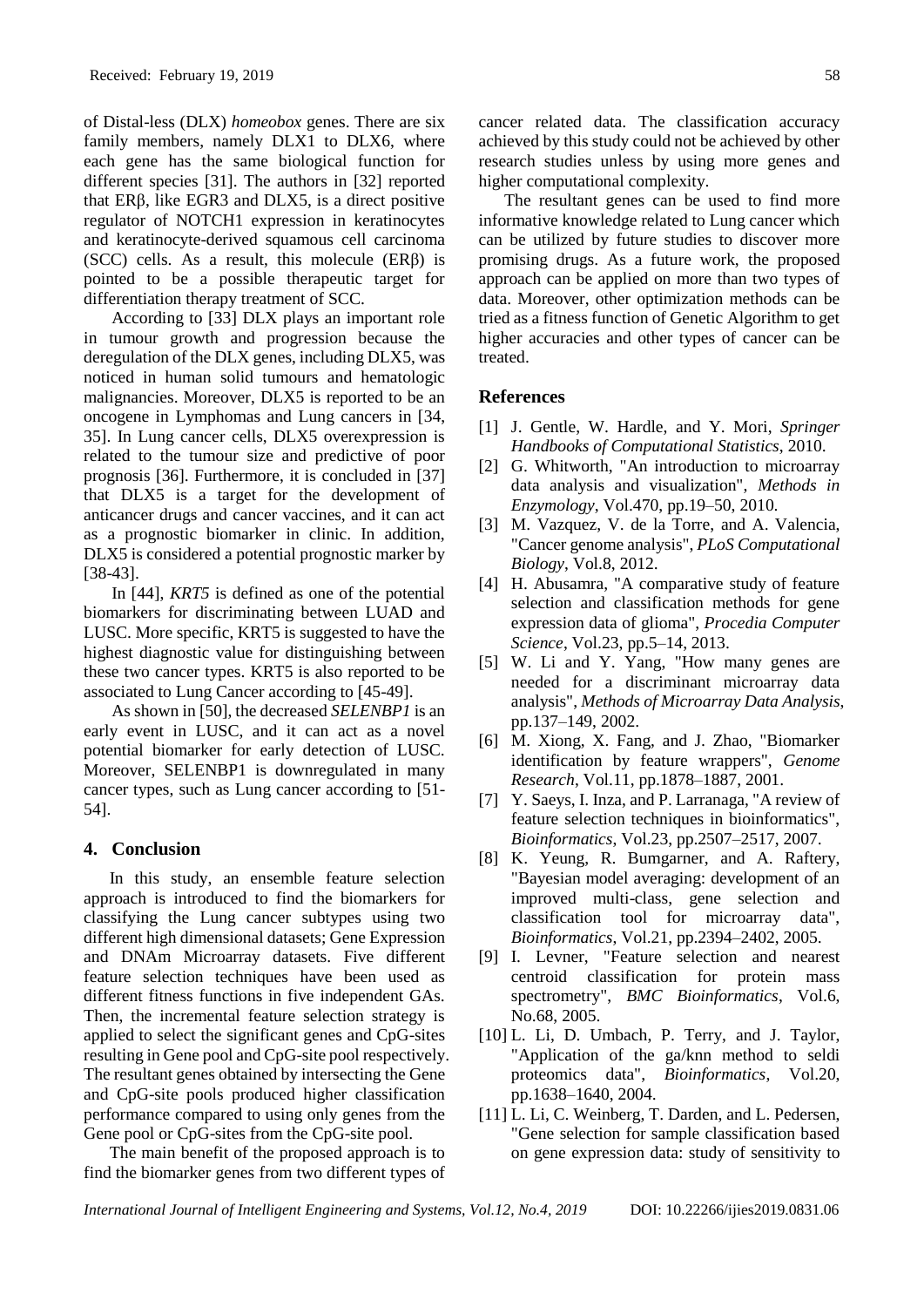choose of parameters of the ga/knn method", *Bioinformatics*, Vol.17, pp.1131–1142, 2001.

- [12] H. Jiang, Y. Deng, H. Chen, L. Tao, Q. Sha, J. Chen, C. Tsai, and S. Zhang, "Joint analysis of two microarray gene-expression data sets to select lung adenocarcinoma marker genes", *BMC Bioinformatics*, Vol.5, No.81, 2004.
- [13] R. Dıaz-Uriarte and S. Alvarez, "Gene selection and classification of microarray data using random forest", *BMC Bioinformatics*, Vol.7, No.3, 2006.
- [14] A. Jun, A. Mirzal, H. Haron, S. Member, H. Nuzly, and A. Hamed, "Supervised, Unsupervised and Semi-supervised Feature Selection: A Review on Gene Selection", *IEEE Transactions on Computational Biology and Bioinformatics*, Vol. 5963, pp.1-20, 2015.
- [15] J. Holland, "Adaptation in natural and artificial systems: an introductory analysis with applications to biology, control, and artificial intelligence", *U Michigan Press*, 1975.
- [16] D. Coley, "An introduction to genetic algorithms for scientists and engineers", *World Scientific Publishing Company*, 1999.
- [17] R. Malhotra, N. Singh, and Y. Singh, "Genetic algorithms: Concepts, design for optimization of process controllers", *Computer and Information Science*, Vol.4, No.39, 2011.
- [18] C. Cortes and V. Vapnik, "Support-vector networks", *Machine Learning*, Vol.20, pp.273- 297, 1995.
- [19] A. Karatzoglou, D. Meyer, and K. Hornik, "Support vector algorithm in R", *Journal of Statistical Software*, Vol.15, No.9 pp.1-28, 2006.
- [20] I. J. Myung, "Tutorial on maximum likelihood estimation", *Journal of Mathematical Psychology*, Vol.47, pp.90-100, 2003.
- [21] K. Venkatachalam and N. Karthikeyan, "Effective feature set selection and centroid classifier algorithm for web services discovery", *Indonesian Journal of Electrical Engineering and Computer Science*, Vol.5, pp.441-450, 2017.
- [22] J. Won, J. Bok, M. Park, and S. Heun, "An extensive comparison of recent classification tools applied to microarray data", *Computational Statistics & Data Analysis*, Vol.48, pp.869-885, 2005.
- [23] L. Breiman, "Random forests", *Machine Learning*, Vol.45, No.1, pp.5-32, 2001.
- [24] Z. Cai, D. Xu, Q. Zhang, J. Zhang, S. Ngai, and J. Shao, "Classification of lung cancer using ensemble-based feature selection and machine learning methods", *Molecular BioSystems*, Vol.11, pp.791-800, 2015.
- [25] R. Luque-Baena, D. Urda, J. Subirats, L. Franco, and J. Jerez, "Analysis of cancer microarray data using constructive neural networks and genetic algorithms", In: *Proc. of the IWBBIO, International Work Conference on Bioinformatics and Biomedical Engineering*, pp. 55–63, 2013.
- [26] V. Garcıa, J. Sanchez, L. Cleofas-Sanchez, H. Ochoa-Domınguez, and F. Lopez-Orozco, "An insight on the large g, small n problem in gene expression microarray classification", In: *Proc. of Iberian Conference on Pattern Recognition and Image Analysis*, pp. 483–490, 2017.
- [27] A. Alkuhlani, M. Nassef, and I. Farag, "Multistage feature selection approach for highdimensional cancer data", *Soft Computing*, Vol.21, pp. 6895–6906, 2017.
- [28] S. Sayed, M. Nassef, A. Badr, and I. Farag, "A nested genetic algorithm for feature selection in high-dimensional cancer microarray datasets", *Expert Systems with Applications*, Vo.121, pp.233–243, 2019.
- [29] E. Bonilla, B. Duval, and J. Hao, "A hybrid lda and genetic algorithm for gene selection and classification of microarray data", *Neurocomputing*, Vol.73, pp.2375–2383, 2010.
- [30] K. Sastry, D. Goldberg, and G. Kendall, "Genetic Algorithms", *Springer US Boston MA, chap Genetic Algorithms*, pp. 97–125, 2005.
- [31] G. Panganiban and J. Rubenstein, "Developmental functions of the distalless/dlx homeobox genes", *Development*, Vol.129, pp.4371–4386, 2002.
- [32] Y. Sui, P. Ostano, S. Jo, J. Dai, S. Getsios, P. Dziunycz, G. Hofbauer, K. Cerveny, G. Chiorino, and K. Lefort, "Multifactorial erβ and notch1 control of squamous differentiation and cancer", *The Journal of Clinical Investigation*, Vol.124, pp.2260–2276, 2014.
- [33] J. Li, P. Li, W. Zhao, R. Yang, S. Chen, Y. Bai, S. Dun, X. Chen, Y. Du, and Y. Wang, "Expression of long non-coding rna dlx6-as1 in lung adenocarcinoma", *Cancer Cell International*, Vol.15, No.1, pp.48, 2015.
- [34] J. Xu and J. Testa, "Distal-less homeobox 5 (dlx5) promotes tumor cell proliferation by transcriptionally regulating myc", *Journal of Biological Chemistry*, 2009.
- [35] X. Wang, Q. Xin, L. Li, J. Li, C. Zhang, R. Qiu, C. Qian, H. Zhao, Y. Liu, and S. Shan, "Exome sequencing reveals a heterozygous dlx5 mutation in a chinese family with autosomaldominant split-hand/foot malformation", *European Journal of Human Genetics*, Vol.22, No.9, pp. 1105, 2014.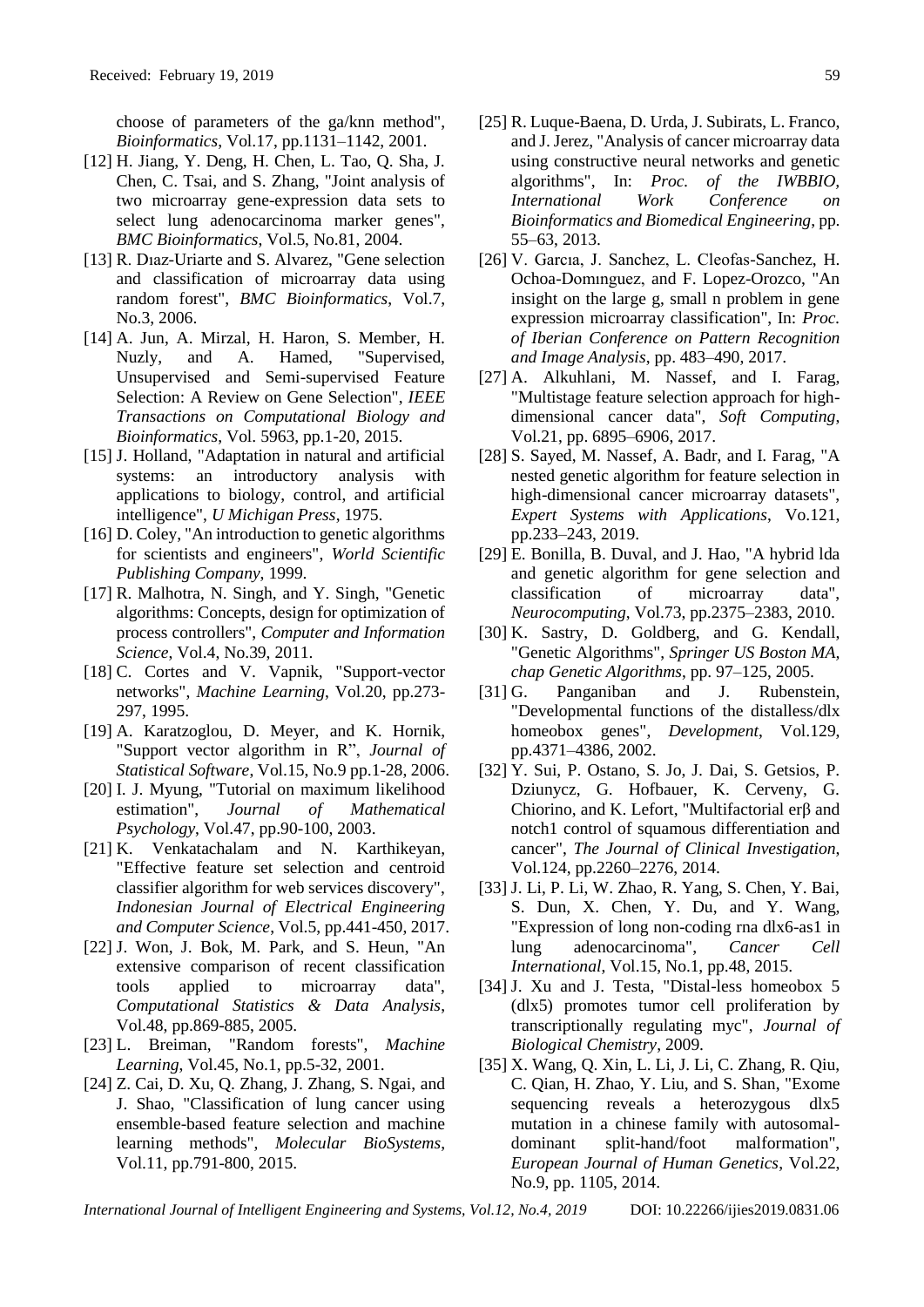- [36] T. Matsuo, M. Komatsu, T. Yoshimaru, K. Daizumoto, S. Sone, Y. Nishioka, and T. Katagiri, "Early growth response 4 is involved in cell proliferation of small cell lung cancer through transcriptional activation of its downstream genes", *PloS One*, Vol.9, No.11, 2014.
- [37] T. Kato, N. Sato, A. Takano, M. Miyamoto, H. Nishimura, E. Tsuchiya, S. Kondo, Y. Nakamura, and Y. Daigo, "Activation of placenta-specific transcription factor distal-less homeobox 5 predicts clinical outcome in primary lung cancer patients", *Clinical Cancer Research*, Vol.14, No.8, pp.2363–2370, 2008.
- [38] M. Morini, S. Astigiano, Y. Gitton, L. Emionite, V. Mirisola, G. Levi, and O. Barbieri, "Mutually exclusive expression of dlx2 and dlx5/6 is associated with the metastatic potential of the human breast cancer cell line mda-mb-231", *BMC Cancer*, Vol.10, No.1, pp.649, 2010.
- [39] Y. Tan, R. Timakhov, M. Rao, D. Altomare, J. Xu, Z. Liu, Q. Gao, S. Jhanwar, A. Cristofano, and D. Wiest, "A novel recurrent chromosomal inversion implicates the homeobox gene dlx5 in t-cell lymphomas from lck-akt2 transgenic mice", *Cancer Research*, Vol.68, No.5, pp. 1296– 1302, 2008.
- [40] N. Fujino, H. Kubo, T. Suzuki, C. Ota, A. Hegab, M. He, S. Suzuki, T. Suzuki, M. Yamada, and T. Kondo, "Isolation of alveolar epithelial type ii progenitor cells from adult human lungs", *Laboratory Investigation*, Vol.91, No.3, pp.363, 2011.
- [41] Y. Tan, M. Cheung, J. Pei, C. Menges, A. Godwin, and J. Testa, "Upregulation of dlx5 promotes ovarian cancer cell proliferation by enhancing irs-2-akt signalling", *Cancer Research*, Vol.70, No.22, pp.1-10, 2010.
- [42] B. Ricciuti, C. Mencaroni, L. Paglialunga, F. Paciullo, L. Crino, R. Chiari, and G. Metro, "Long noncoding rnas: new insights into nonsmall cell lung cancer biology, diagnosis and therapy", *Medical Oncology*, Vol.33, No.2, pp.18, 2016.
- [43] E. Segal, N. Friedman, D. Koller, and A. Regev, "A module map showing conditional activity of expression modules in cancer", *Nature Genetics*, Vol.36, No.10, pp.1090, 2004.
- [44] J. Xiao, X. Lu, X. Chen, Y. Zou, A. Liu, W. Li, B. He, S. He, and Q. Chen, "Eight potential biomarkers for distinguishing between lung adenocarcinoma and squamous cell carcinoma", *Oncotarget*, Vol.8, No.42, pp.71759–71771, 2017.
- [45] T. Fukui, R. Shaykhiev, F. Agosto-Perez, J. Mezey, R. Downey, W. Travis, and R. Crystal, "Lung adenocarcinoma subtypes based on expression of human airway basal cell genes", *European Respiratory Journal*, Vol.42, pp.1332-1344, 2013.
- [46] M. Ficial, C. Antonaglia, M. Chilosi, M. Santagiuliana, A. Tahseen, D. Confalonieri, L. Zandona, R. Bussani, and M. Confalonieri, "Keratin-14 expression in pneumocytes as a marker of lung regeneration/repair during diffuse alveolar damage", *American Journal of Respiratory and Critical Care Medicine*, Vol.189, No.9, pp.1142–1145, 2014.
- [47] N. Smirnova, A. Schamberger, S. Nayakanti, R. Hatz, J. Behr, and O. Eickelberg, "Detection and quantification of epithelial progenitor cell populations in human healthy and ipf lungs", *Respiratory Research*, Vol.17, No.1, pp.83, 2016.
- [48] A. Calio, A. Nottegar, E. Gilioli, E. Bria, S. Pilotto, U. Peretti,` S. Kinspergher, F. Simionato, S. Pedron, and S. Knuutila, "Alk/eml4 fusion gene may be found in pure squamous carcinoma of the lung", *Journal of Thoracic Oncology*, Vol.9, No.5, pp. 729–732, 2014.
- [49] X. Xu, L. Huang, C. Futtner, B. Schwab, R. Rampersad, Y. Lu, T. Sporn, B. Hogan, and M. Onaitis, "The cell of origin and subtype of k-rasinduced lung tumors are modified by notch and sox2", *Genes & Development*, Vol.28, No.17, pp.1929–1939, 2014.
- [50] G. Zeng, H. Yi, P. Zhang, X. Li, R. Hu, M. Li, C. Li, J. Qu, X. Deng, and Z. Xiao, "The function and significance of selenbp1 downregulation in human bronchial epithelial carcinogenic process", *PloS One*, Vol.8, No.8, 2013.
- [51] N. Wang, Y. Chen, X. Yang, and Y. Jiang, "Selenium-binding protein 1 is associated with the degree of colorectal cancer differentiation and is regulated by histone modification", *Oncology Reports*, Vol.31, No.6, pp. 2506–2514, 2014.
- [52] D. Caswell, C. Chuang, R. Ma, I. Winters, E. Snyder, and M. Winslow, "Tumor suppressor activity of selenbp1, a direct nkx2-1 target, in lung adenocarcinoma", *Molecular Cancer Research*, Vol.16, No.11, pp.1737–1749, 2018.
- [53] M. Schott, M. de Jel, J. Engelmann, P. Renner, E. Geissler, A. Bosserhoff, and S. Kuphal, "Selenium-binding protein 1 is down-regulated in malignant melanoma", *Oncotarget*, Vol.9, No.12, pp.10445-10456, 2018.
- [54] A. Pol, G. Renkema, A. Tangerman, E. Winkel, U. Engelke, A. Brouwer, K. Lloyd, R. Araiza, L.